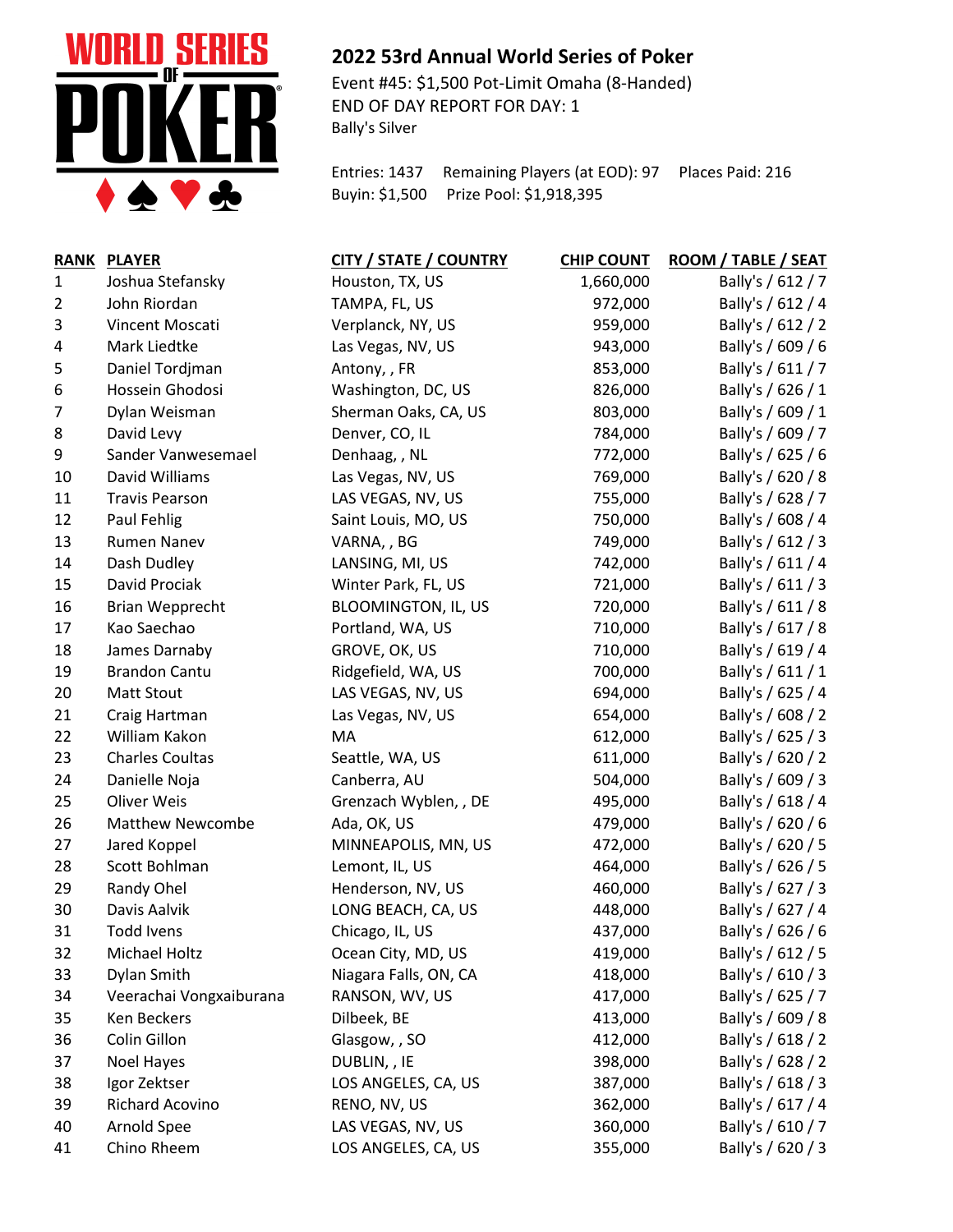| 42 | Jesse Vilchez                   | Grand Rapids, MI, US        | 338,000 | Bally's / 617 / 1 |
|----|---------------------------------|-----------------------------|---------|-------------------|
| 43 | <b>Barry Grime</b>              | Bolton, GB                  | 307,000 | Bally's / 609 / 2 |
| 44 | Lars Nickolai                   | DE                          | 303,000 | Bally's / 620 / 7 |
| 45 | Shlomi Elimeleh                 | IL.                         | 302,000 | Bally's / 611 / 5 |
| 46 | Jose Barcena                    | Palmdale, CA, US            | 302,000 | Bally's / 608 / 5 |
| 47 | Alexander Yen                   | LISLE, IL, US               | 289,000 | Bally's / 620 / 1 |
| 48 | Jose Paz-Gutierrez              | SANTA CRUZ, BO              | 280,000 | Bally's / 612 / 1 |
| 49 | <b>Riley Fuller</b>             | Boca Raton, FL, US          | 280,000 | Bally's / 610 / 4 |
| 50 | John Weirich                    | Hockley, TX, US             | 274,000 | Bally's / 628 / 3 |
| 51 | Rob Hollink                     | Groningen, , NL             | 268,000 | Bally's / 611 / 2 |
| 52 | Angel Aguilar                   | LA PORTE, TX, US            | 258,000 | Bally's / 628 / 6 |
| 53 | <b>Thomas Mullen</b>            | WASHINGTON, DC, US          | 256,000 | Bally's / 628 / 5 |
| 54 | Randy Evans                     | Egg Harbor City, NJ, US     | 250,000 | Bally's / 625 / 1 |
| 55 | Shivam Kumar                    | Ellicott City, MD, US       | 249,000 | Bally's / 610 / 1 |
| 56 | Johann Ibanez                   | CO                          | 244,000 | Bally's / 618 / 6 |
| 57 | Pedro Neves                     | Trarusura De Sao Luis, , PT | 239,000 | Bally's / 626 / 3 |
| 58 | Daniel Navarrete                | CARACAS, , VE               | 235,000 | Bally's / 619 / 1 |
| 59 | Jonathan Bryan                  | Red Bank, NJ, US            | 225,000 | Bally's / 619 / 6 |
| 60 | Jason White                     | Mannford, OK, US            | 225,000 | Bally's / 610 / 8 |
| 61 | Dmitriy Konikov                 | Orlando, FL, US             | 218,000 | Bally's / 628 / 8 |
| 62 | <b>Botond Barat</b>             | Szigetvar,, HU              | 218,000 | Bally's / 617 / 7 |
| 63 | Marco Johnson                   | WALNUT CREEK, CA, US        | 207,000 | Bally's / 627 / 8 |
| 64 | Justin Hughes                   | Redlands, CA, US            | 204,000 | Bally's / 619 / 8 |
| 65 | Glynn Beebe                     | US                          | 204,000 | Bally's / 617 / 3 |
| 66 | <b>Clemens Von Blanckenburg</b> | Ilsensteinweg, , DE         | 198,000 | Bally's / 625 / 5 |
| 67 | Steven Gorder                   | SCOTTSDALE, AZ, US          | 187,000 | Bally's / 628 / 1 |
| 68 | Sami Banizuraij                 | SALT LAKE CITY, UT, US      | 187,000 | Bally's / 627 / 6 |
| 69 | Shane Nardiello                 | LYNDHURST, OH, US           | 184,000 | Bally's / 618 / 1 |
| 70 | Steven Winsell                  | Gilbert, AZ, US             | 182,000 | Bally's / 627 / 2 |
| 71 | <b>Christopher Garland</b>      | San Francisco, CA, US       | 175,000 | Bally's / 619 / 2 |
| 72 | Paul Lenkeit                    | Sarasota, FL, US            | 171,000 | Bally's / 617 / 2 |
| 73 | <b>Matthew Perez</b>            | Buena Park, CA, US          | 169,000 | Bally's / 608 / 3 |
| 74 | Michael Duek                    | Fort Lauderdale, FL, US     | 168,000 | Bally's / 609 / 5 |
| 75 | Daniel Rohde                    | NEW YORK, NY, US            | 168,000 | Bally's / 612 / 6 |
| 76 | Jerold Saeman                   | Grand Rapids, MI, US        | 167,000 | Bally's / 610 / 5 |
| 77 | Michael Lipman                  | Augusta, ME, US             | 164,000 | Bally's / 626 / 8 |
| 78 | Scott Baumstein                 | New York, NY, US            | 156,000 | Bally's / 617 / 5 |
| 79 | Erick Lindgren                  | Vista, CA, US               | 127,000 | Bally's / 627 / 5 |
| 80 | <b>Kristof Segers</b>           | <b>BO</b>                   | 110,000 | Bally's / 612 / 8 |
| 81 | Allan Le                        | HUNTINGTON BEACH, CA, US    | 110,000 | Bally's / 608 / 7 |
| 82 | Carlos Guerrero                 | Orlando, FL, US             | 103,000 | Bally's / 625 / 2 |
| 83 | Jeff Lennon                     | FRESNO, CA, US              | 102,000 | Bally's / 627 / 7 |
| 84 | Joseph Brumpacheco              | Caxias, , BR                | 101,000 | Bally's / 619 / 7 |
| 85 | Phillip Hui                     | Lauderhill, FL, US          | 100,000 | Bally's / 619 / 3 |
| 86 | Will Berry                      | Norman, OK, US              | 99,000  | Bally's / 608 / 6 |
| 87 | Peng Shan                       | Irvine, CA, US              | 99,000  | Bally's / 626 / 2 |
| 88 | Robert Cowen                    | Swansea, , GB               | 93,000  | Bally's / 618 / 7 |
| 89 | Cesar Torresdiaz                | Montebello, CA, US          | 91,000  | Bally's / 619 / 5 |
| 90 | Dan Schmiech                    | HOUSTON, TX, US             | 87,000  | Bally's / 626 / 7 |
| 91 | <b>Brandon Caputo</b>           | Orlando, FL, US             | 81,000  | Bally's / 610 / 2 |
| 92 | Joseph Carden                   | Flomaton, AL, US            | 79,000  | Bally's / 620 / 4 |
| 93 | Erik Cajelais                   | TERREBONNE, QC, CA          | 78,000  | Bally's / 618 / 8 |
|    |                                 |                             |         |                   |